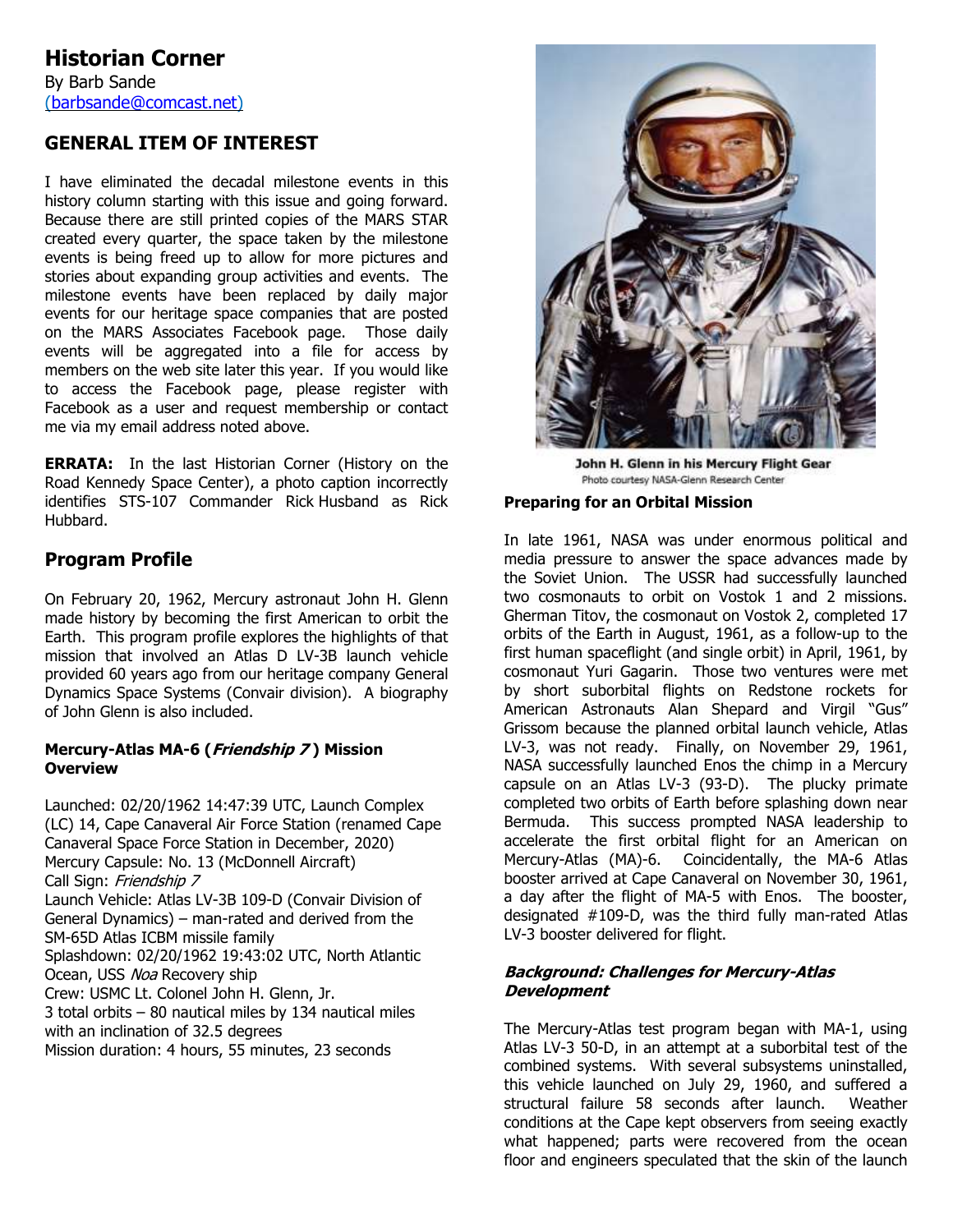vehicle buckled just below the spacecraft interface point. A modification was made to put doublers in the thin tank skin of the Atlas and use a shallower trajectory angle to reduce aerodynamic loads.

MA-2 was successful, launching on February 21, 1961, using Atlas LV-3B 67-D and Mercury Capsule #6. This suborbital flight met all test objectives, with the only problem being propellant slosh. This launch was three weeks after the successful suborbital flight of Ham the chimpanzee on Mercury-Redstone 2.

MA-3, launched on April 25, 1961, was not a success, unfortunately. Incorporating many of the man-rated system upgrades including a robotic astronaut and the launch escape tower, this mission, using Atlas LV-3B 100- D and Mercury Capsule #8, appeared to launch successfully from pad LC-14. At T-20 seconds the pitch and roll sequence failed to initiate and the vehicle continued on a trajectory straight up from the launch pad. Fearing the booster could threaten facilities at the Cape or nearby communities, the Range Safety Officer held his finger over the destruct command button, hoping for a recovery as the flight converged with the destruct limits. At 43 seconds after liftoff, MA-3 was destroyed, with debris raining down on the Cape area. The launch escape tower activated at destruct and brought the Mercury capsule only a short distance downrange intact. This capsule was re-used on the next flight. Although the flight programmer was recovered on a nearby beach, the exact cause of this guidance anomaly was not determined. It was speculated that the programmer reset due to a transient voltage or pin contamination. Several design flaws were also seen during the programmer investigation that required redesign. This flight failure, occurring thirteen days after the successful single-orbit flight of Yuri Gagarin, was very disheartening to the Mercury astronauts and NASA program managers, not to mention the political leadership in the US.

Delays due to the corrective actions and design improvements resulted in MA-4 not launching until September 13, 1961. By this time, Vostok-2 had been successfully launched, with Gherman Titov completing 17 orbits (a full day in space). The USSR rattled its usual saber, noting that their nuclear weapons could now easily reach any place on the planet. MA-4 was a re-flight of Mercury Capsule #8 and used Atlas LV-3B 88-D as the launch vehicle. Failures in the interim between MA-3 and MA-4 of two Atlas E ICBM test launches due to rate gyroscope malfunction and combustion instability (these both happened in June, 1961) and a programmer reset (again) on an Atlas-MIDAS launch led Convair to incorporate changes to the autopilot to counteract programmer malfunctions and work solutions for the Atlas E failure modes (the gyroscope mitigation, Spin Motor Rotation Detection System, was not incorporated until MA-5). MA-4 was declared successful, however, and the capsule completed one orbit. Minor issues were noted with oxygen rates due to a leak and orientation in orbit due to an open circuit in a pitch gyro. A relieved Bob Gilruth, the NASA director of Manned Spaceflight, declared the Atlas LV-3B to be man-rated.

The program arrived at the launch of MA-5 on November 29, 1961, as noted earlier in this article. After chimpanzee astronaut Enos survived his flight, NASA called a press conference in early December, 1961 to announce that John Glenn had been selected as the primary pilot for MA-6, with M. Scott Carpenter functioning as backup. Donald "Deke" Slayton was chosen for MA-7, with Walter M. Schirra as his back-up. Now it was a full-court press to get this mission off the ground!

## **Mercury-Atlas 6 Pre-Launch Delays**

Mercury Capsule #13 and Atlas LV-3B 109-D were stacked on Launch Complex 14 on January 2, 1962. The launch date was announced as January 16, 1962. This was postponed until January 20 because of problems with leaks in the Atlas propellant tanks. Then there were dayto-day slips from January 20 to January 27 due to unfavorable weather.

Glenn actually boarded the Mercury capsule on January 27, but the launch was called off at T-29 minutes due to thick cloud cover that would prevent photographing the vehicle after T+20 seconds; the flight controllers learned their lesson after the failure of MA-1, when no visual confirmation of cause could be seen. The Mission Director (Walter Williams) was secretly relieved at the bad weather on that day because he felt the booster and spacecraft were not ready to fly.

The decision was made to postpone the launch until February 1 so that appropriate attention could be paid to ensuring safety standards. However, during propellant loading on January 30, a fuel leak was discovered between the RP-1 (Refined Petroleum-1 or Kerosene) and LOX (liquid Oxygen) tanks, necessitating two weeks of repairs. On February 14, the weather again caused a delay; the weather finally broke on February 18 and February 20 appeared to be a favorable day to attempt the launch.

## **MA-6 Launch and First Orbit**

Glenn entered Friendship 7 at 11:03 UTC on February 20 after a 90-minute delay to replace a faulty component in the Atlas guidance system. The hatch required 70 bolts for securing and a broken bolt was noticed when almost every single bolt had been installed. This led to another ground delay as all of the bolts were removed and the defective bolt replaced. The gantry was finally moved back at 13:20 UTC, but another ground delay occurred due to a repair of a LOX propellant valve.

At 14:47 UTC, Convair Engineer T. J. O'Malley pressed the button in the blockhouse launching MA-6. O'Malley said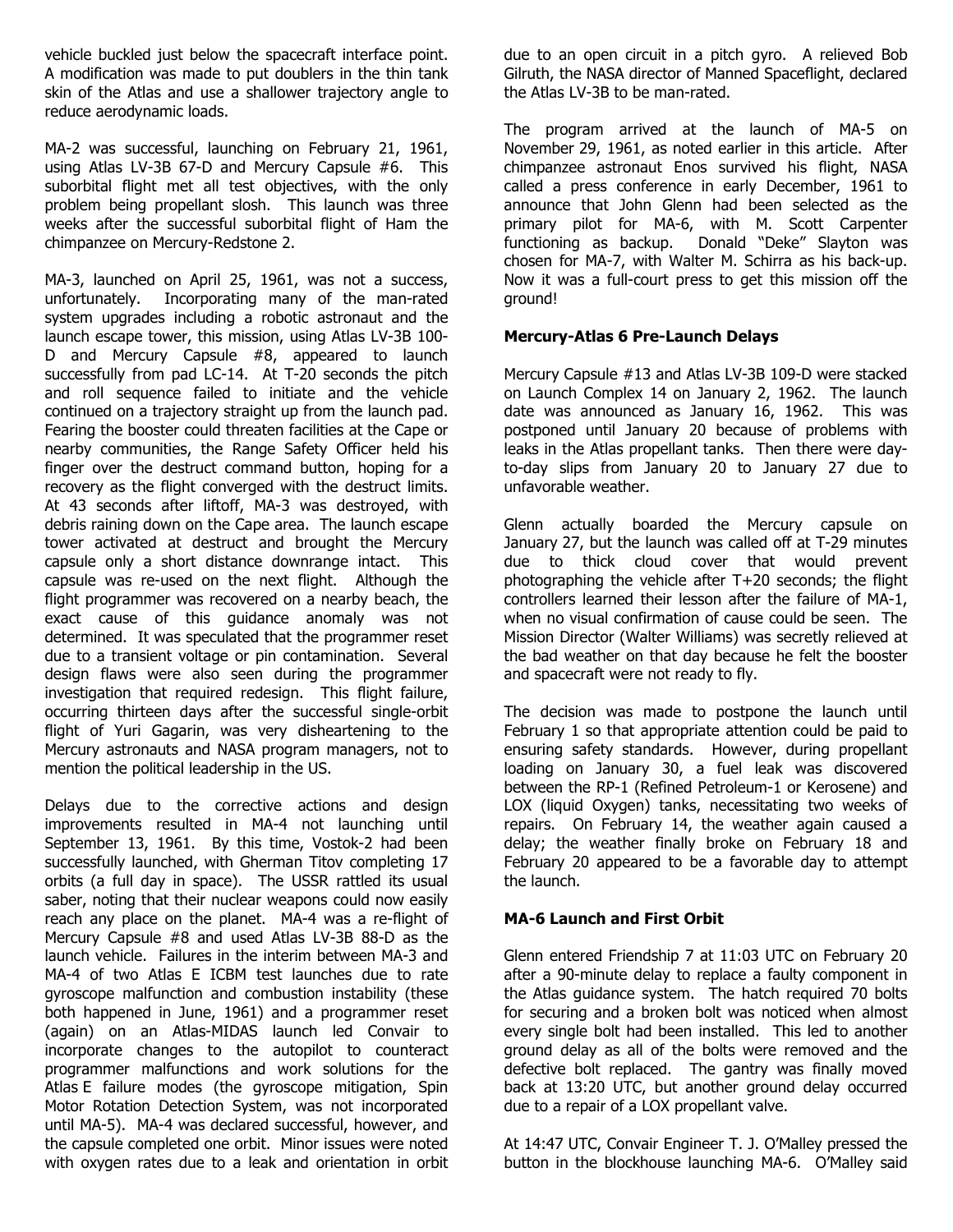"the Good Lord ride all the way" and capsule communicator Scott Carpenter chimed in with "Godspeed, John Glenn." Due to a glitch in Glenn's radio at liftoff, he did not hear these encouraging words.



# MA-6 Launch, February 20, 1962 Photo Courtesy NASA

MA-6 initiated a roll program at T+2 seconds, rotating along the roll axis 2.5 degrees per second, from 30 to 0 degrees. The pitch program began at T+16 seconds, with a 0.5 degree per second pitch from 90 to 0 degrees.

Thirty seconds after lift-off, the Atlas guidance system (designed by General Electric/Burroughs) locked onto a radio transponder in the booster to guide the vehicle to orbit. Max Q (maximum dynamic pressure) occurred at T+1:24 and measured 980 pounds force/square foot. All flight parameters appeared nominal and the booster engines cut off at two minutes and 14 seconds after launch. The escape tower, which was built by Grand Central Rocket Company from Redlands, California (later becoming Lockheed Propulsion Company) was jettisoned at two minutes and 24 seconds into flight right at the predicted time. Sustainer engine cutoff occurred at T+5:20. Booster performance was nearly flawless and the Atlas accelerated the Mercury capsule to a speed only 7 ft/sec below nominal. AT 14:52 UTC, Friendship 7 entered Earth orbit. Computers at the Goddard Space Flight Center indicated that the orbital parameters were good enough for nearly 100 orbits. Glenn was informed that the mission would try for seven orbits.

Posigrade rockets were used to separate the capsule from the booster; when these fired, the five-second ratedamping operation started 2 ½ seconds late, causing a

substantial roll error as the capsule turned around. The attitude control system took 38 seconds to place Friendship 7 in the proper orbital attitude, using 5.4 pounds of the total control system fuel supply of 60.4 pounds. Final orbital velocity was 17,544 mph.

One of the things that Glenn insisted on before this flight was a personal camera to capture his own views of Earth (there were video cameras on board to capture his movements during flight). He brought on board a Minolta Hi-Matic 35-mm camera that he bought at a local drugstore; the camera had been modified to work with flight suit gloves, but he still had difficulty changing film and one canister ended up floating behind an instrument panel. The photo below is one of the images Glenn took during the first orbit. He also had a survival kit for postsplashdown contingencies and a medical kit with morphine and other drugs to treat shock symptoms and motion sickness. The Soviets had not shared any of the physical effects of space travel on humans with the Americans, obviously.



Image Taken during Flight by John Glenn Photo Courtesy NASA/JSC Digital Image Collection

Friendship 7 crossed the Atlantic and passed over the Canary Islands. Observing the African coastline, Glenn reported to the tracking station team in Kano, Nigeria, that he could see a dust storm in the area; the ground station crew confirmed this observation. At this point Glenn took manual control of the spacecraft and started a yaw adjustment until he was facing into the flight path. After crossing Africa, Glenn saw his first sunset from orbit, describing it as "beautiful". As he neared the Australian coast line, he made star, weather and landmark observations before coming into radio contact with the Muchea, Australia, tracking station. Mercury astronaut Gordon Cooper was on comm at this station 60 miles north of Perth; Glenn reported he was feeling fine and noticed the bright lights of Perth and Rockingham on the western coast. The people in those cities had turned on as many lights as possible in the hopes that he would see them from orbit. Shortly after passing over Australia, Glenn observed the startling "fireflies" around the capsule on the outside, which were likely ice crystals venting from on-board systems.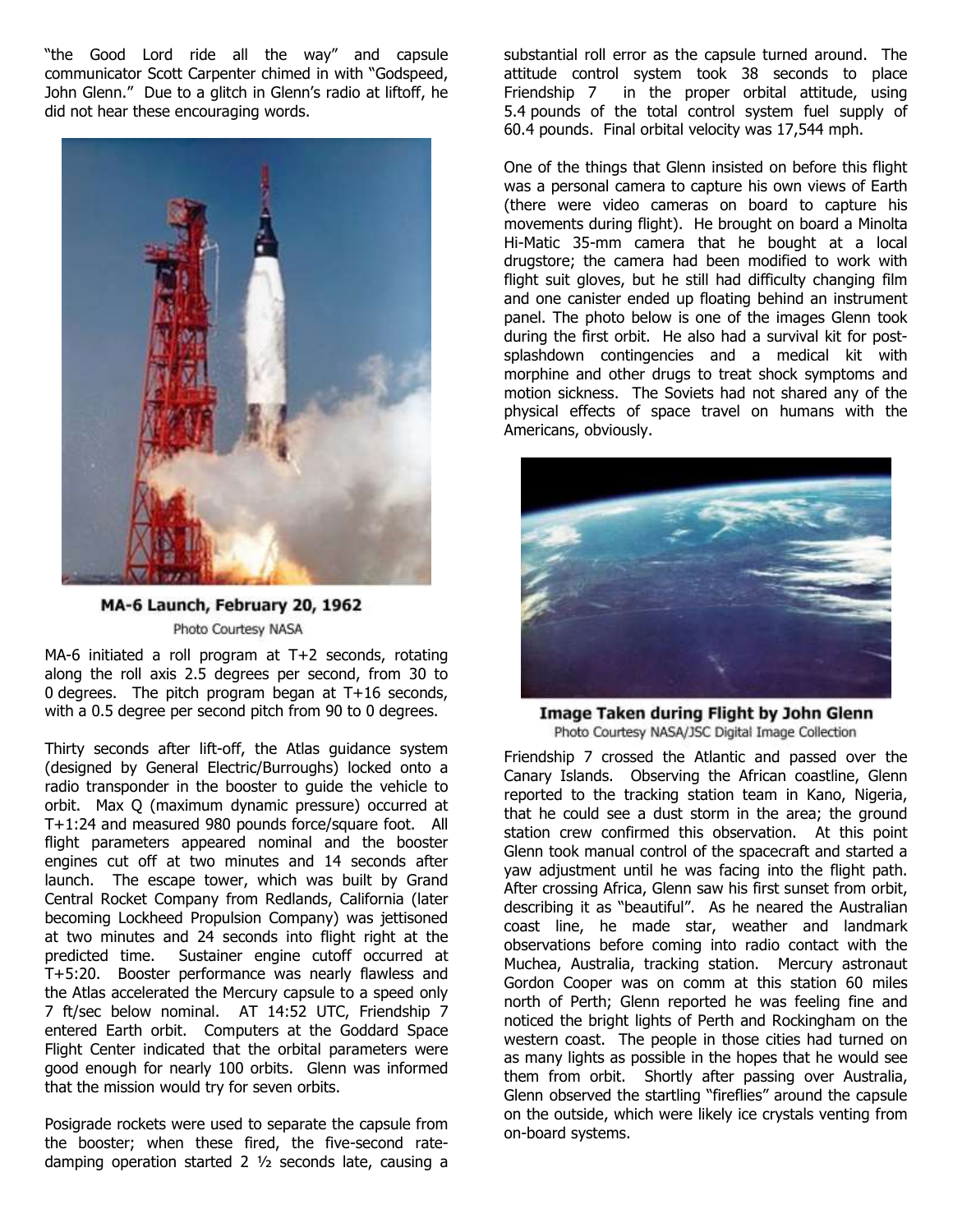As Friendship 7 passed over Kauai, Hawaii, Glenn noticed a lot of interference on the High-Frequency radio band. Crossing the Pacific Coast of North America near Guaymas, Mexico, the ground crew informed Glenn that a yaw thruster was causing attitude control problems; this issue remained for the rest of the flight, resulting in Glenn eventually using manual fly-by-wire techniques to control the spacecraft attitude.

## **Second and Third Orbits**

Friendship 7 crossed over Cape Canaveral and Mercury Control to start its second orbit (see photo of the control room below). A flight systems controller noticed that a sensor providing data on the spacecraft landing system was giving a reading that the heat shield and landing bag were no longer locked in position. If this was true, the heat shield was being held onto the spacecraft only with the straps of the retro rocket package. The sensor was known as "Segment 51" and all ground stations were asked to monitor it during the next orbital pass. Glenn was also advised to immediately put the landing-bag deploy switch in the off position. Glenn was not advised of the concern, but he became suspicious when every ground tracking station reiterated the request to keep the landing-bag deploy switch in the off position.



Mercury Control Room at Cape Canaveral Photo Courtesy NASA Archives

As Glenn crossed the Atlantic, he kept busy with flight plan tasks and manually controlling the attitude control system to keep it properly oriented. Crossing the Canary Islands, Glenn felt that his spacesuit was too warm, but did not try to adjust it until a little later in the orbit. The African tracking sites at Kano, Nigeria, and Zanzibar, Tanganyika (now Tanzania), noted a sudden 12 percent drop in the secondary oxygen supply. As he passed over the Indian Ocean, a tracking ship had planned to release balloons for an observation experiment, but instead released flares due to the weather conditions. Glenn was able to see lightning in storms but did not see the flares.

Trying to adjust his suit temperature resulted in an imbalance in cabin humidity versus suit cooling, another

issue that required him to constantly adjust the balance of cooling and cabin humidity. While passing over Australia, another warning light came on, indicating that the fuel supply for the control system was down to 62%. Mercury Control recommended that Glenn let the spacecraft drift to conserve fuel. However, he did continue to consume more fuel by tweaking the spacecraft attitude and more than 6 pounds from the automatic control tank and 11.8 pounds from the manual tank were consumed just during the second orbit.

The third orbit was relatively uneventful, although Mercury Control was still undecided about what to do about the "Segment 51" sensor reading. The Hawaiian tracking station asked Glenn to toggle the landing bag deploy switch into the automatic position. If a light came on, reentry should take place while retaining the retro pack. Glenn finally realized that there was a possible concern about a possible loose heat shield. He performed this switch toggle and no light came on. Fight Director Chris Kraft and Mission Director Walter Williams finally decided to keep the retro pack on during reentry as assurance to keep the heat shield in place.

### **Friendship 7 Reentry and Splashdown**

Glenn was now preparing for reentry as he crossed the North American coastline. Keeping the retro pack in place meant that he had to retract the periscope manually and would have to activate the 0.05 g sequence by pushing an override switch. The US National Archives have keep the transmissions from this portion of the mission:

Texas Com Tech: Friendship 7, Friendship 7, this is Texas Com Tech. Do you read? Over

Friendship 7: Roger, Texas, go ahead.

Texas Com Tech: Ah, Roger. Reading you 5 square. Stand by for Texas Cap Com.

#### Friendship 7: Roger

Texas Cap Com: This is Texas Cap Com, Friendship 7. We are recommending that you leave the retropackage on through the entire reentry. This means that you will have to override the 0.05 g switch, which is expected to occur at 04:43:03. This also means that you will have to manually retract the scope. Do you read?

Friendship 7: This is Friendship 7. What is the reason for this? Do you have any reason? Over

### Texas Cap Com: Not at this time; this is the judgment of Cape Flight

Glenn was perplexed, but followed the instructions to the letter and began retrofire for reentry. As he crossed Cape Canaveral, he noted that he had been controlling the spacecraft manually and would use the automatic fly-by-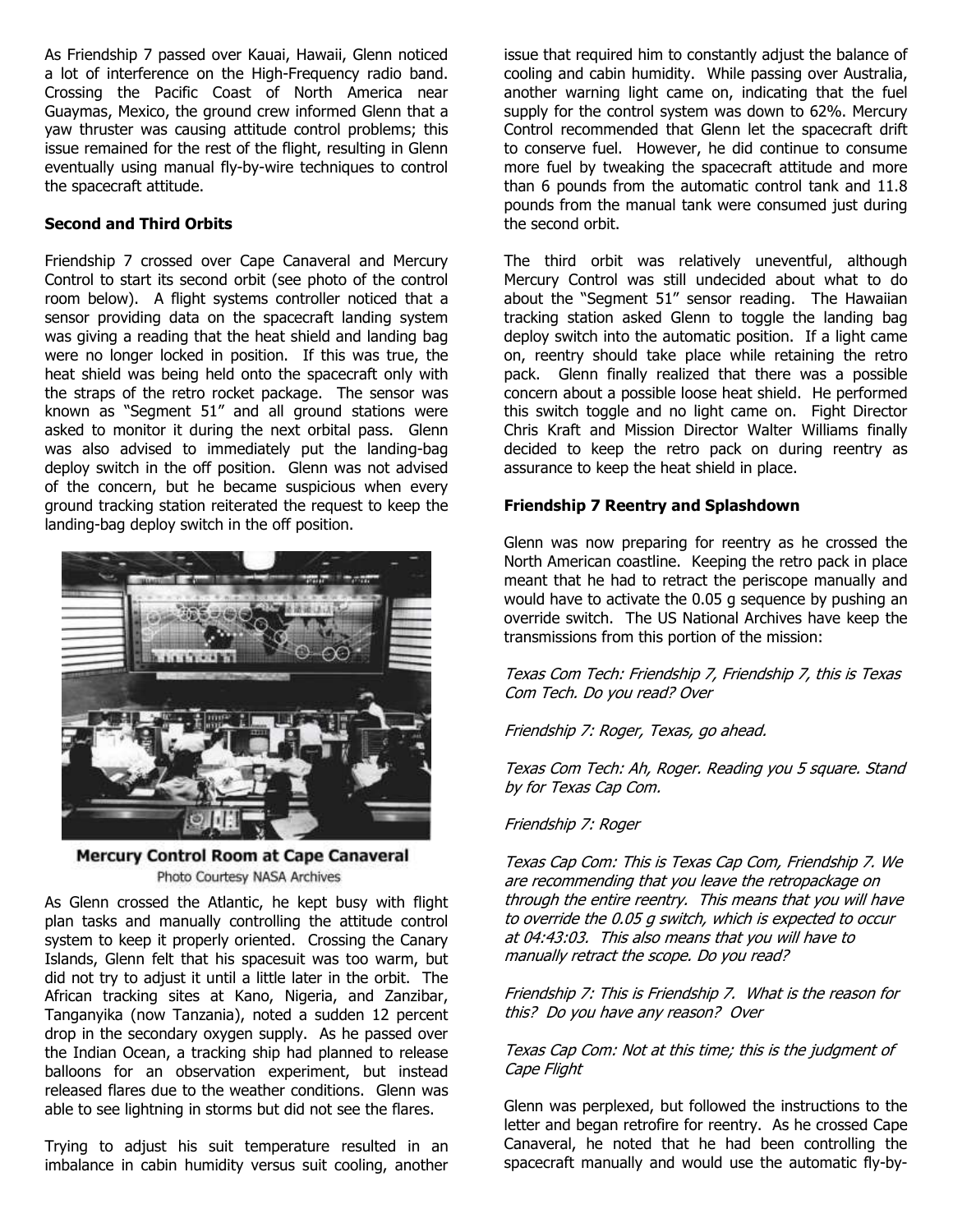wire mode as a backup. He was given a mark command to press the override button for the 0.05 g switch. Things began heating up, literally, outside Friendship 7 as the reentry plasma stream burned up pieces of the retro package (Glenn feared that was the heat shield, as he watched searing chunks fly by the window). Attitude control system fuel was at critical levels and Glenn switched to the automatic tank and fly-by-wire. After passing the peak g region, Friendship 7 began oscillating severely, crossing 10 degrees on both sides of a vertical zero-degree point. Glenn activated the auxiliary damping system, which helped stabilize the yaw and roll instabilities.

Fuel continued to be depleted, finally running out in the automatic fuel supply nearly two minutes before drogue chute deployment and 51 seconds before deployment in the manual fuel tank. Oscillations resumed and Glenn decided to deploy the drogue chute manually to regain attitude stability. Just before he reached for the switch, the chute deployed at 28,000 feet (programmed for 21,000 feet), restoring attitude stability to the spacecraft. The periscope opened and was available for use; the window was coated with so much soot and film that Glenn could not see any details. The main chute deploy happened at 10,000 feet, slowing the descent rate significantly. Glenn was reminded to manually deploy the landing bag. A loud clunk could be heard as the heat shield and landing bag dropped into place below the capsule.

Friendship 7 splashed down in the North Atlantic at 21 degrees 21 minutes North, 68 degrees 40 minutes West, which was 40 miles short of the planned landing zone. Retrofire calculations had not taken into account changes to the spacecraft weight due to loss of onboard consumables. The USS Noa, a destroyer in the recovery group, spotted the spacecraft when it was descending on its parachute. The destroyer came alongside Friendship 7 seventeen minutes later. The spacecraft and its earthorbiting American occupant were pulled from the water onto the destroyer deck. Glenn was suffocating from the heat and decided to blow the side hatch, warning the crew members to stand aside. He slightly cut his hand when the detonator plunger recoiled, but emerged happy and smiling, helped out by the first US Navy Seal Harry Beal. Both the spacecraft and its pilot came through the mission in good shape.

Post-flight analysis determined that the "Segment 51" warning light problem was caused by a faulty sensor switch, meaning that the landing bag and heat shield were secure during reentry. After the return of Friendship 7, NASA announced on April 19, 1962, that the spacecraft would go on a world tour, with more than 20 stops across the globe (known as the "fourth orbit"). Glenn was, of course celebrated in many publicity events and ticker tape parades across the nation. Americans breathed a sigh of relief with this hero's flight – now we, too, had successfully orbited the Earth. I was in the first

grade in February, 1962, and my first memories of a space event came from reading about this flight in a "Weekly Reader" at school. That young girl, who really liked math and science, was hooked on all things "Space" from that day forward. For those that are interested, Friendship 7 is currently on display at the Smithsonian Udvar-Hazy Center, located near Washington Dulles Airport in Chantilly, Virginia.



## Friendship 7 on Display - Udvar Hazy Center

Photo: Courtesy Smithsonian Institute

#### **John H. Glenn, Jr. Biography**

John Herschel Glenn, Jr. was born on July 18, 1921, in Cambridge, Ohio. His father, John H. Glenn, Sr., was a plumber and his mother, Clara Teresa Glenn, was a teacher. His parents married just before John Sr. left for the western front in World War I. Shortly after John Jr. was born, the family moved to New Concord, Ohio. As a toddler, John Jr. met another toddler, Anna Margaret (Annie) Castor, who later became his wife. John Jr. also had an adopted sister, Jean.

Glenn first flew in an airplane with his father when he was eight years old and he immediately became fascinated by flight, building balsa model airplane kits. He attended New Concord High School, playing on the varsity football, basketball and tennis teams. Graduating in 1939, Glenn entered Muskingum College where he studied chemistry and played on the football team. Annie also attended the same college, majoring in music and competing in swimming and volleyball. Glenn earned a private pilot license through a Civilian Pilot Training Program in 1941.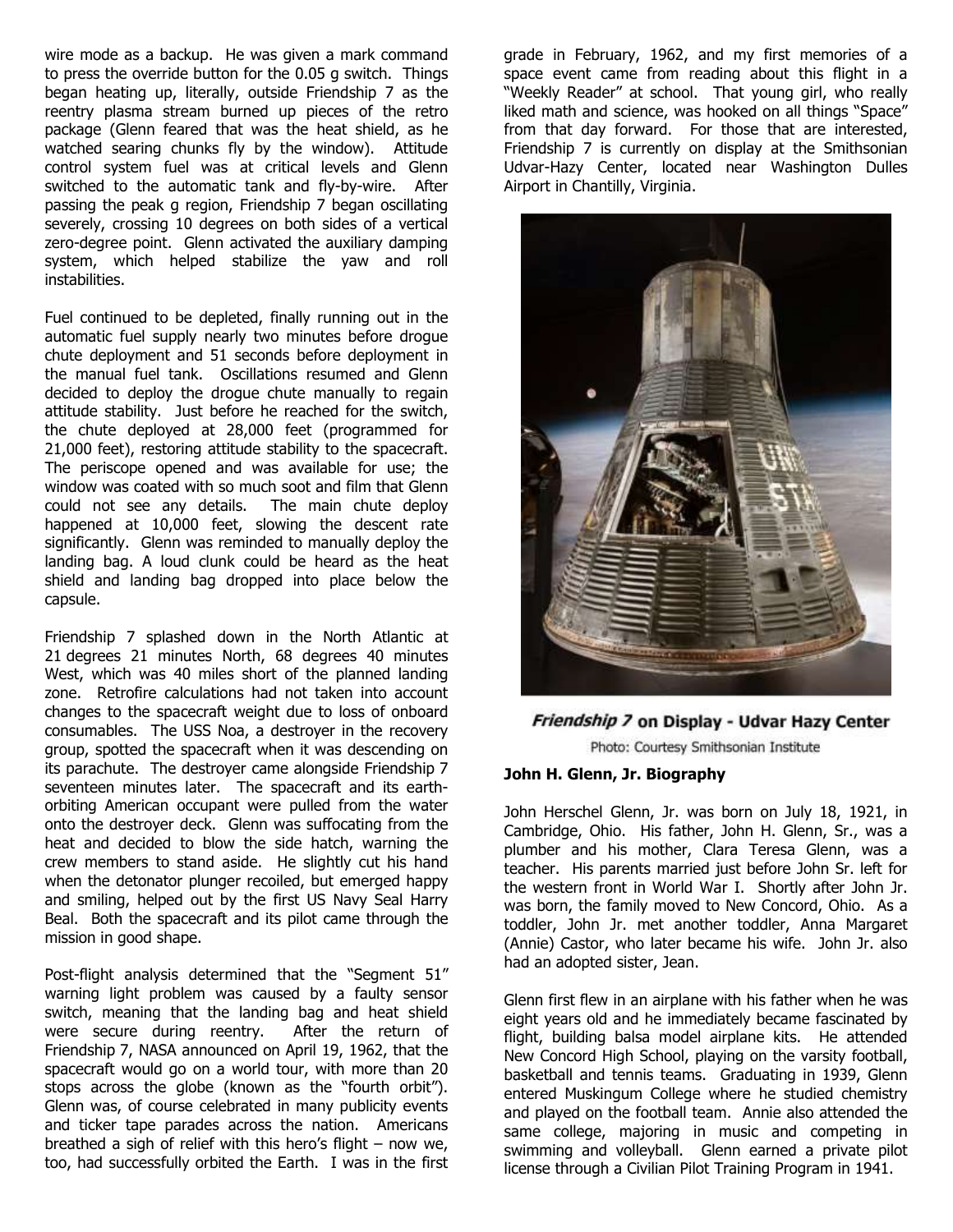World War II saw Glenn quit college before his senior year to enlist in the Army Air Corps. He was not called to duty, so he also enlisted as a U.S. Navy Aviation Cadet in March, 1942, making his first solo flight in a military aircraft at Naval Air Station Olathe in Kansas. He moved on to advanced flight training at Naval Air Station Corpus Christi in Texas and accepted an offer to be in the U.S. Marine Corps; he was commissioned as a second lieutenant in March, 1943. Shortly after his commissioning, he married Annie at a Presbyterian church in New Concord, Ohio. He and Annie were devout Presbyterians throughout their lives.

Glenn was assigned to Marine Squadron VMJ-353 at Camp Kearny, California, flying R4D transport ships. He was more interested in fighter flying, so he transferred to the VMO-155 squadron, which flew the Grumman F4F Wildcat. VMO-155 moved to El Centro, California and was reequipped with the faster and upgraded F4U Corsair in September, 1943. Glenn shipped out to Hawaii in January, 1944, as a first lieutenant and then headed to the Marshall Islands were he flew 57 combat missions in the area, earning two Distinguished Flying Crosses and ten Air Medals. In February, 1945, Glenn was assigned to Marine Corps Air Station Cherry Point in North Carolina, then to the Naval Air Station Patuxent River in Maryland. He was promoted to Captain and joined another Corsair squadron; he moved again, to Marine Corps Air Station El Toro in California and volunteered for patrol missions in occupied North China.

Back to the US in December, 1948, Glenn was reposted at NAS Corpus Christi and became a flight instructor there, then joined the Amphibious Warfare School at Marine Corps Base Quantico. He was promoted to Major in July, 1952. After a short leave to move his family back to New Concord, Glenn was ordered to South Korea in October, 1952. Before leaving, he applied to fly the F-86 Sabre jet through an exchange program with the USAF. Glenn first flew 63 combat missions with the F9F Panther; during this time, his wingman on several missions was Red Sox baseball legend (and future Hall-of-Famer) Ted Williams, who said Glenn was the most fearless pilot he had ever seen. In June, 1953, Glenn reported for duty with the USAF's 25<sup>th</sup> fighter squadron and flew 27 combat missions in the F-86, patrolling MiG Alley, shooting down his first MiG on July 12, 1953. His service in Korea garnered two more Distinguished Flying Crosses and eight more Air Medals.

Glenn applied to be a test pilot at the US Naval Test Pilot School at NAS Patuxent, Maryland while he was still in Korea. He tested a variety of aircraft and on July 16, 1957, he made the first supersonic transcontinental flight in an F8U Crusader, flying from Los Alamitos, California , to Floyd Bennett Field in New York City in 3 hours, 23 minutes and 8.3 seconds, averaging supersonic speeds in spite of three mid-air refuelings. He received another Distinguished Flying Cross and was promoted to Lieutenant Colonel on April 1, 1959. He became a minor celebrity after this flight, receiving a profile in the New York Times and appearing on the television show "Name that Tune."

On December 17, 1958, Project Mercury was announced by the new National Aeronautics and Space Administration. Glenn was very interesting in the developments in space and spent time at Langley Air Force Base making runs in a flight simulator and also being subjected to high-G forces at a centrifuge in Johnsville, Pennsylvania. Because of his participation in these simulators he was sent to the McDonnell Aircraft plant in St. Louis as a service advisor to NASA. Recruitment began for the Mercury astronauts, culling from test pilots in the various branches of service. Glenn barely made the first cut because of his age and lack of a college degree (he had more than enough college courses for completion), but his commanding officer Jake Dill at test pilot school visited NASA and called Glenn the perfect candidate. Glenn easily passed subsequent evaluations, including the grueling physical tests at Lovelace Clinic in Albuquerque, New Mexico, and was called by NASA on April 6, 1959, announcing his selection as one of the "Mercury Seven".



The Mercury Seven Pose in Front of an F-106 -Glenn is Third from the Left Photo courtesy NASA Spaceflight Gallery

The Mercury Seven were publicly announced on April 9, 1959, at a press conference in Washington, D.C. They gathered at Cape Canaveral to watch a test launch of an Atlas SM-65D on May 18, 1959, and were stunned when the vehicle exploded minutes after lift-off.

Glenn remained an officer in the Marine Corps after selection and was assigned to the NASA Space Task Group at Langley, Virginia; this task force moved to Houston, Texas, in 1962. Glenn worked on cockpit layout design and control functioning for Mercury and follow-on manned programs. Glenn functioned as back-up pilot for Mercury-Redstone 3 (Alan Shepard) and Mercury-Redstone 4 (Gus Grissom) and was assigned to Mercury Atlas-6, as noted in the main article.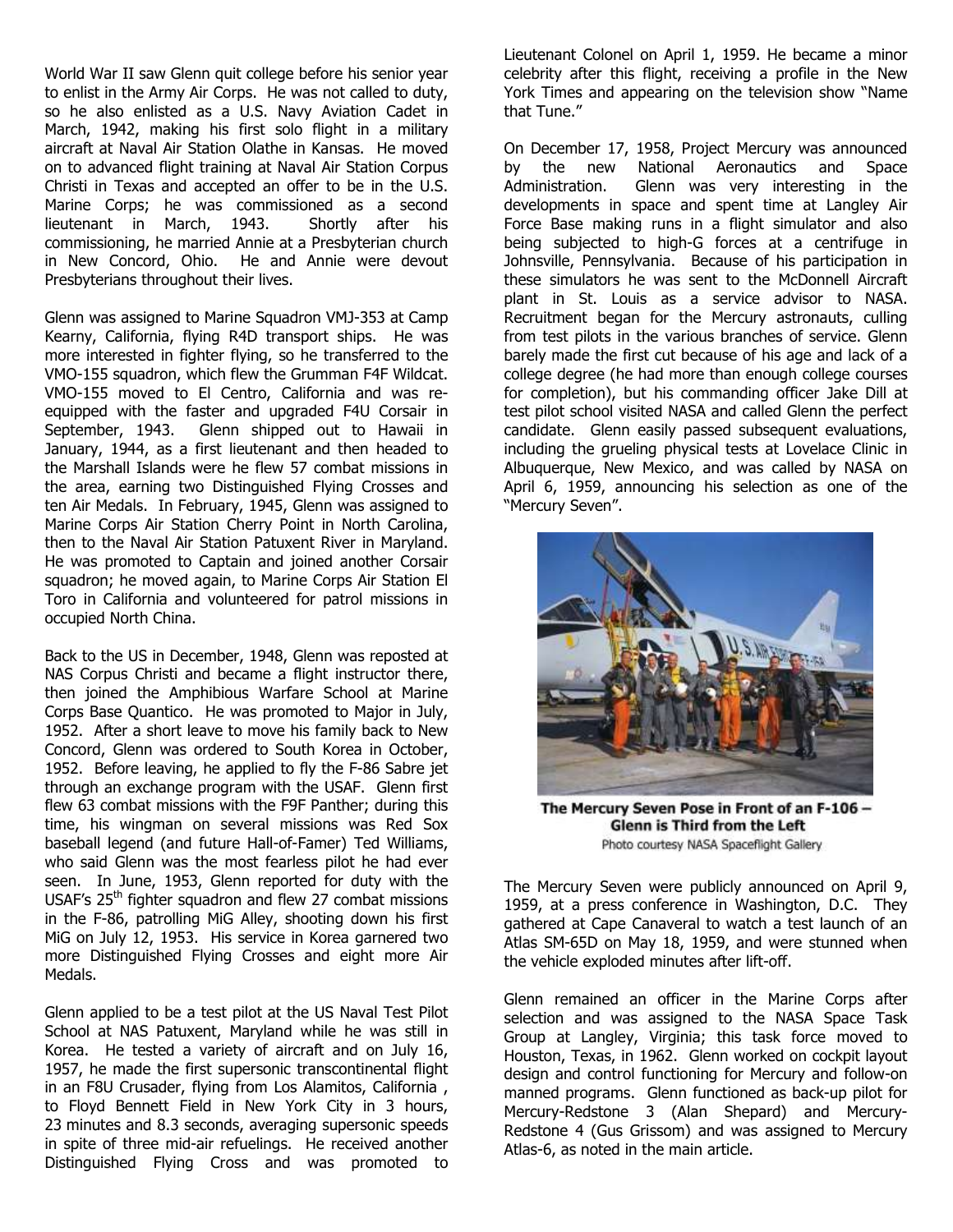After MA-6, Glenn became an iconic figurehead for NASA and the decision was made that he would not fly again in the Mercury or Gemini programs. Glenn became friends with President John F. Kennedy and was awarded the NASA Distinguished Service Medal and his sixth Distinguished Flying Cross for the mission.

Glenn resigned from NASA on January 16, 1964, to run for US Senator from Ohio. He suffered a serious concussion in a fall in a hotel room and his long recovery made campaigning difficult so he dropped out of the race. He retired from the USMC, with President Johnson promoting him to full Colonel. RC Cola courted the famous astronaut and he hired on in a variety of leadership positions, including president of Royal Crown International. Glenn also made investments with business partners in several hotels in the Orlando area near the new Walt Disney World.

Glenn and his wife remained close to the Kennedy family and campaigned for Robert Kennedy in 1968. Glenn was at the hotel when RFK won the California primary and was assassinated during a victory speech. Glenn was a pallbearer at the funeral. Glenn entered and lost in the 1970 Ohio Senate primary to a well-funded Howard Metzenbaum (who lost the general election). Glenn was finally elected to the Senate in 1974, a role he held until 1999. Since I am more interested in Glenn's space contributions than his political career, here's a bullet list of his accomplishments in political office:

- 1. Glenn was considered for Vice-President in the 1976 campaign by Jimmy Carter, but was not impressive at a Convention Speech.
- 2. Glenn won by a landslide in the primary for re-election in 1980 and also beat his Republican opponent by 40% of the vote.
- 3. In 1984, he announced his candidacy for President, running on a centrist platform. The movie "The Right Stuff" came out in 1983 and gave him a minor boost with the heroic portrayal of Glenn by actor Ed Harris. Glenn lost at the early caucuses and on Super Tuesday and he withdrew on March 16, 1984.
- 4. Glenn won the Ohio Democratic Senatorial primary in 1986 by 88% of the vote and won re-election with 62% of the vote.
- 5. Glenn won a narrower re-election victory against Republican Mike DeWine in 1992.
- 6. Glenn served on and/or chaired the Governmental Affairs Committee during his various terms. He also served on Special Committees for the Aging and on the Foreign Relations Committee, moving to the Armed Services Committee in the 1980s.
- 7. Glenn was caught up in the Keating Five Scandal as a Senator for being involved in the Savings and Loan Crisis, after accepting a campaign contribution from Lincoln Savings and Loan (headed by Charles Keating). John McCain was another Senator investigated. Both Glenn and McCain received minor disciplinary actions.

8. Glenn announced his retirement from the Senate on February 20, 1997.

In 1995, Glenn started lobbying NASA Director Dan Goldin about sending Glenn into space to advance studies about the aging effects of space travel. On January 16, 1998, Goldin announced that Glenn would be part of the STS-95 seven-person crew. STS-95 (Discovery) launched on October 29, 1998, with Glenn as the oldest space traveler at that time, flying as a mission specialist on the nine-day mission that conducted a variety of experiments with the SPACEHAB module. The mission was criticized as a publicity stunt, but there was valuable research obtained using Glenn for experiments on balance and perception, immune system response, bone and muscle density metabolism, blood flow, and sleep patterns. He was awarded the NASA Space Flight Medal for STS-95. After his return, he was a popular public speaker and participated in the ceremonial transfer of Space Shuttle Discovery to the Smithsonian Institution in 2012.



John Glenn Working on STS-95 in 1998 Photo Courtesy NASA/NBC News

Glenn was physically active and in good health most of his life. In early December, 2016, he was hospitalized in declining health and passed away on December 8, 2016, at the age of 95. He left behind his beloved wife of 73 years, Annie, two children (John and Carolyn) and two grandchildren. His body laid in state at the Ohio Statehouse and he was interred in Arlington Cemetery; he was the last of the Mercury astronauts to pass away. His legacy is undeniable as a war hero, pilot, astronaut and political figure. He had so many awards and honors that it is impossible to list them effectively in this article. John's dear Annie followed him, passing on May 19, 2020, at the age of 100. She was notable for raising awareness of speech defects and other disabilities (she was a stutterer from an early age).

I briefly met John and Annie Glenn at a book signing in 1999 at the Tattered Cover Bookstore (downtown) when they were touring promoting John's autobiography "John Glenn: A Memoir." I made her laugh when I asked about his (and her) bravery when he flew on an Atlas. She said she worried more about his Shuttle flight! She was a very gracious lady; he was quite business-like, but he smiled as he signed the book and I treasure this volume to this day.